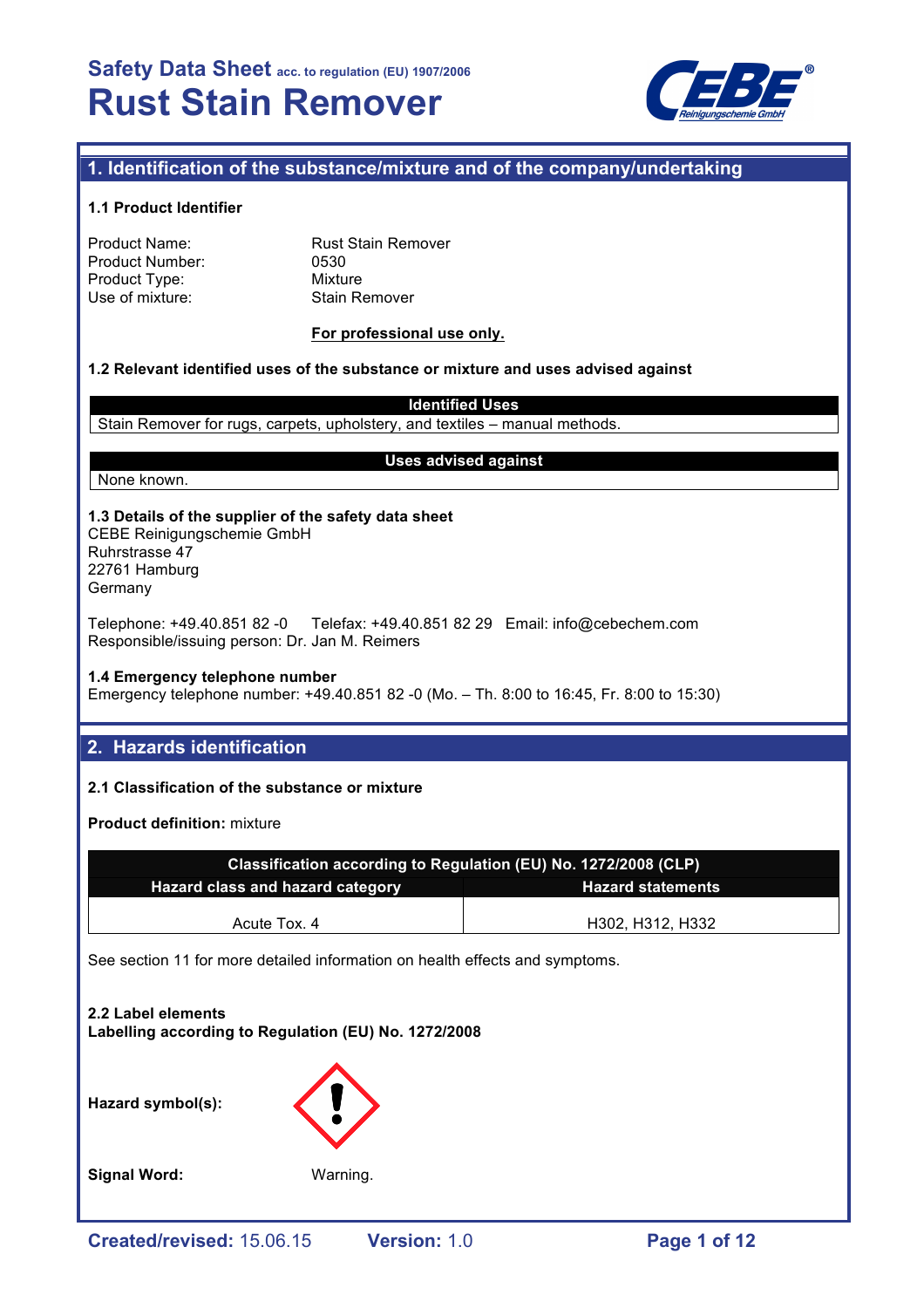

| <b>Hazard Statements:</b>                   | H302<br>H312<br>H332                                     | Harmful if swallowed.<br>Harmful in contact with skin.<br>Harmful if inhaled.                                                                                                                                |
|---------------------------------------------|----------------------------------------------------------|--------------------------------------------------------------------------------------------------------------------------------------------------------------------------------------------------------------|
| <b>Precautionary Statements:</b>            |                                                          |                                                                                                                                                                                                              |
| <b>Prevention:</b>                          | P <sub>261</sub><br>P <sub>264</sub><br>P <sub>270</sub> | Avoid breathing spray.<br>Wash hands thoroughly after handling.<br>Do no eat, drink or smoke when using this product.                                                                                        |
| <b>Reaction:</b>                            | P302+P352<br>P363<br>P301+P312<br>P330                   | IF ON SKIN: Wash with plenty of soap and water.<br>Take off contaminated clothing and wash before<br>reuse.<br>IF SWALLOWED: Call a POISON CENTER or<br>doctor/physician if you feel unwell.<br>Rinse mouth. |
| Storage:                                    | None.                                                    |                                                                                                                                                                                                              |
| Disposal:                                   | None.                                                    |                                                                                                                                                                                                              |
| <b>Additional labelling elements: None.</b> |                                                          |                                                                                                                                                                                                              |

**2.3 Other hazards**

**Other hazards that do not lead to a classification:** Not applicable.

# **3. Composition/information on ingredients**

## **3.2 Mixtures**

| <b>Hazardous</b><br><b>Components</b>                                    | <b>Identifiers</b>               | $Wt.-%$  | <b>Classifcation</b><br>(EU) 1272/2008 |  |
|--------------------------------------------------------------------------|----------------------------------|----------|----------------------------------------|--|
| Ammonium fluoride                                                        | EG: 235-185-9<br>CAS: 12125-01-8 | $1 - 5%$ | Acute Tox. 3, H301,<br>H311, H331      |  |
| See section 16 for the full wording of the above mentioned H-statements. |                                  |          |                                        |  |

At the time of creation of this data sheet no further ingredients were classified as hazardous to health or environment or were contained in concentrations that did not mandate their mention in this section.

# **4. First aid measures**

## **4.1 Description of first aid measures**

**Eye contact:** Immediately flush eyes with plenty of water, occasionally lifting the upper and lower eyelids. Check for and remove any contact lenses. Continue to rinse for at least 10 minutes. Get medical attention if adverse health effects persist or are severe.

**Inhalation:** Get medical attention immediately. Remove victim to fresh air and keep at rest in a position comfortable for breathing. If it is suspected that fumes are still present, the rescuer must wear an appropriate mask or self-contained breathing apparatus In the absence or irregular breathing, or if respiratory arrest occurs provide artificial respiration by trained personnel or oxygen. For the first person providing aid it can be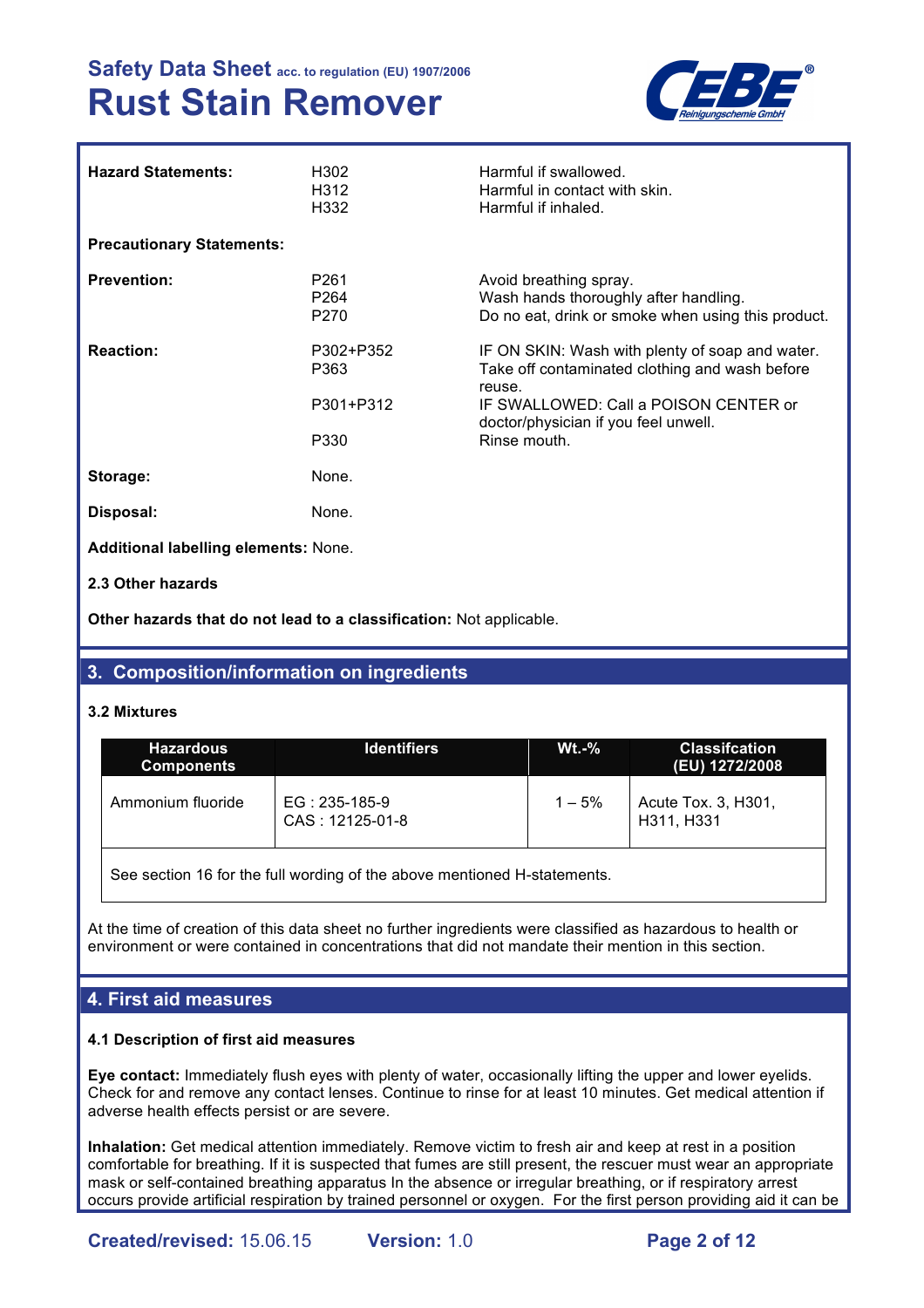

dangerous to give mouth-to-mouth resuscitation. If unconscious place in recovery position and seek immediate medical attention. Maintain an open airway. Loosen tight clothing (eg. collar, tie, belt, or waistband). In case of inhalation of combustion products, symptoms may be delayed.

**Skin contact:** Flush contaminated skin with plenty of water. Remove contaminated clothing and shoes. Continue to rinse for at least 15 minutes. Get medical attention if adverse health effects persist or are severe. Wash clothing before reuse. Thoroughly clean shoes before reuse.

**Ingestion:** Wash out mouth with water. Remove denture prosthesis if any. Remove victim to fresh air and keep at rest in a position comfortable for breathing. Do not induce vomiting unless directed to do so by medical personnel. Should vomiting occur, keep head low so that vomit does not enter the lungs. Get medical attention if adverse health effects persist or are severe. Never give anything to an unconscious person by mouth. If unconscious, place in recovery position and seek immediate medical attention. Maintain an open airway. Loosen tight clothing (eg. collar, tie, belt or waistband).

**Protection of first-aiders:** No action shall be taken involving any personal risk or without suitable training. If it is suspected that fumes are still present, the rescuer must wear an appropriate mask or self-contained breathing apparatus. For the first person providing aid it can be dangerous to give mouth-to-mouth resuscitation. Wash contaminated clothing thoroughly with water before you take them off or wear gloves.

## **4.2 Most important symptoms and effects, both acute and delayed**

**Potential acute health effects Eye contact:** No known significant effects or critical hazards. **Inhalation:** Harmful if inhaled. **Skin contact: Harmful in contact with skin. Ingestion:** Harmful if swallowed.

**Signs / symptoms of overexposure Eye contact:** No specific data.

**Inhalation:** No specific data. **Skin contact:** No specific data. **Ingestion:** No specific data.

## **4.3 Indication of any immediate medical attention and special treatment needed**

**Indications for the physician:** Treat symptomatically. If larger amounts have been swallowed or inhaled consult specialist for poisoning.

**Special treatement:** No special treatment.

# **5. Fire fighting measures**

## **5.1 Extinguishing media**

**Suitable extinguishing media:** Use an extinguishing agent suitable for the surrounding fire.

**Unsuitable extinguishing media:** None known.

## **5.2 Special hazards arising from the substance or mixture**

**Hazards from the substance or mixture**: In a fire or if heated, a pressure increase will occur and the container may burst.

**Hazardous combustion products:** Decomposition products may include the following materials: ammonia, fluorides

**5.3 Advice for firefighters**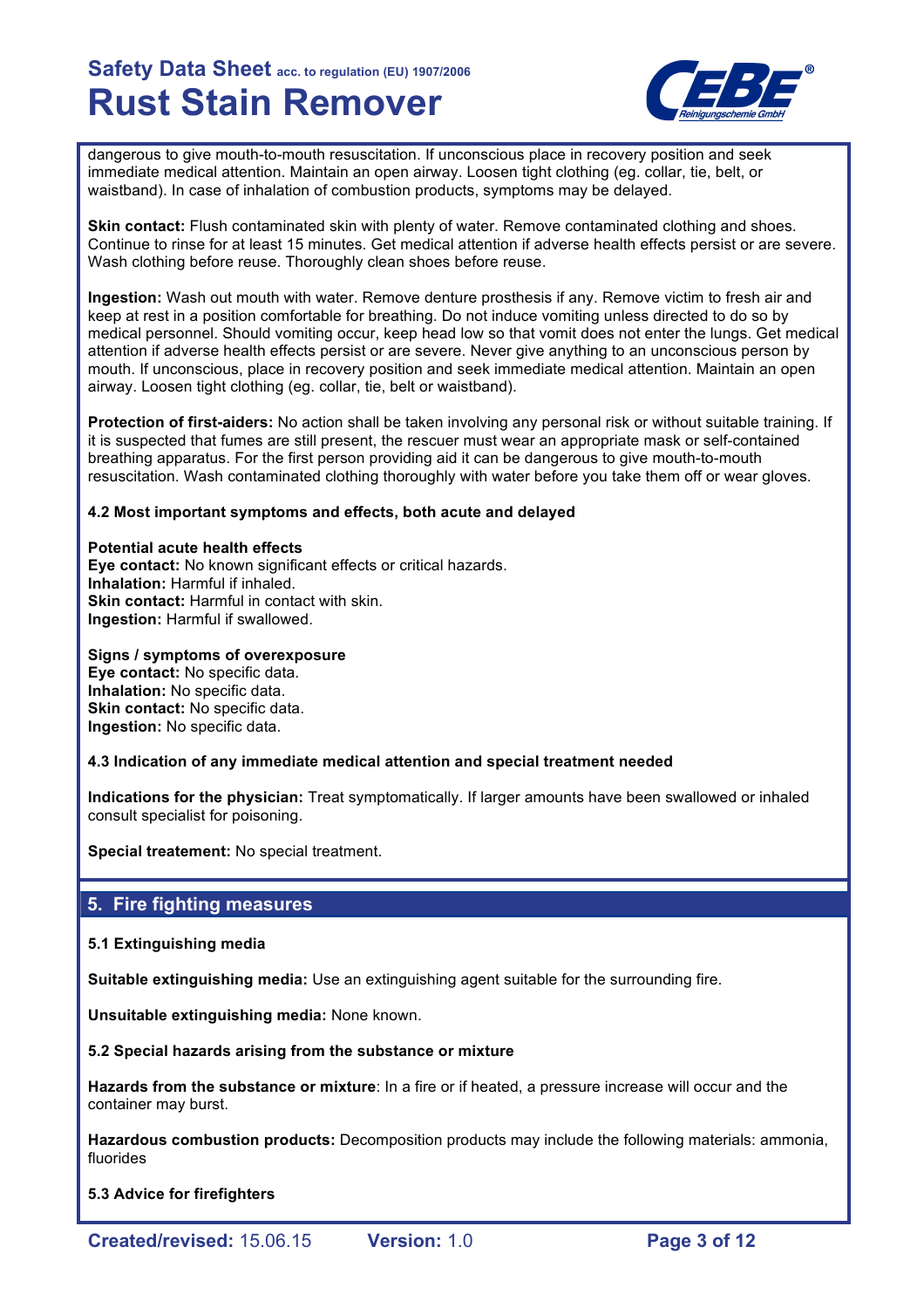

**Special precautions for fire- fighters:** In case of fire the scene cordon immediately removing all persons from the danger area. No action shall be taken involving any personal risk or without suitable training. Move containers from fire area if safe to do so. Spray fire-exposed containers with water to cool.

**Special protective equipment for firefighters:** Fire fighters should wear proper protective equipment.

# **6. Accidental release measures**

## **6.1 Personal precautions, protective equipment and emergency procedures**

**For persons that are not emergency technicians:** No action shall be taken involving any personal risk or without suitable training. Evacuate surrounding areas. Keep unnecessary and unprotected personnel from entering. Do not touch or walk through spilled material. Avoid breathing vapor or mist. Ensure adequate ventilation. In case of insufficient ventilation wear suitable respiratory equipment. Put on appropriate personal protective equipment.

**For first aid personel in case of emergency:** If protective equipment/clothing is needed in case of accidental release, Section 8 should be consulted for appropriate and inappropriate materials. See section 8 for further information on hygiene measures.

## **6.2 Environmental precautions**

Avoid the proliferation and dispersal of spilled material and contact with soil, waterways, drains and sewers. Inform the relevant authorities if the product has caused environmental pollution (sewers, waterways, soil or air).

## **6.3 Methods and materials for containment and cleaning up**

**Small amounts:** Dilute with plenty of water. Absorb with an inert material and place in an appropriate waste disposal.

**Large amounts:** avoid entry into sewers, water courses, basements, or confined areas.Collect spilt material using non-flammable absorption agent (eg. sand, earth, vermiculite or diatomaceous earth) and hand it in for disposal according to local regulations in an appropriate container (see section 13).

## **6.4 Reference to other sections**

See Section 1 for emergency contact information. See Section 8 for information on appropriate personal protective equipment. See Section 13 for additional waste treatment information.

# **7. Handling and storage**

The information in this section contains generic advice and guidance. The list of Identified Uses in Section 1 should be consulted for any exposure scenario or when exposure scenarios on the available applicationspecific information.

## **7.1 Precautions for safe handling**

**Protective measures:** Put on appropriate (see section 8) protective gear. Do not get in contact with eyes, skin or clothing. Do not ingest. Avoid breathing vapor or mist. Keep in the original container or an approved alternative container, which was made from a compatible material. Kept tightly closed when not in use. Empty containers retain product residue and can be dangerous. Do not reuse container.

**Advice on general occupational hygiene:** Eating, drinking and smoking should be prohibited in areas where this material is handled, stored and processed. After use or contact with the substance immediately wash hands and face especially before eating, drinking and smoking. Remove contaminated clothing and protective equipment before entering eating areas. See Section 8 for additional information on hygiene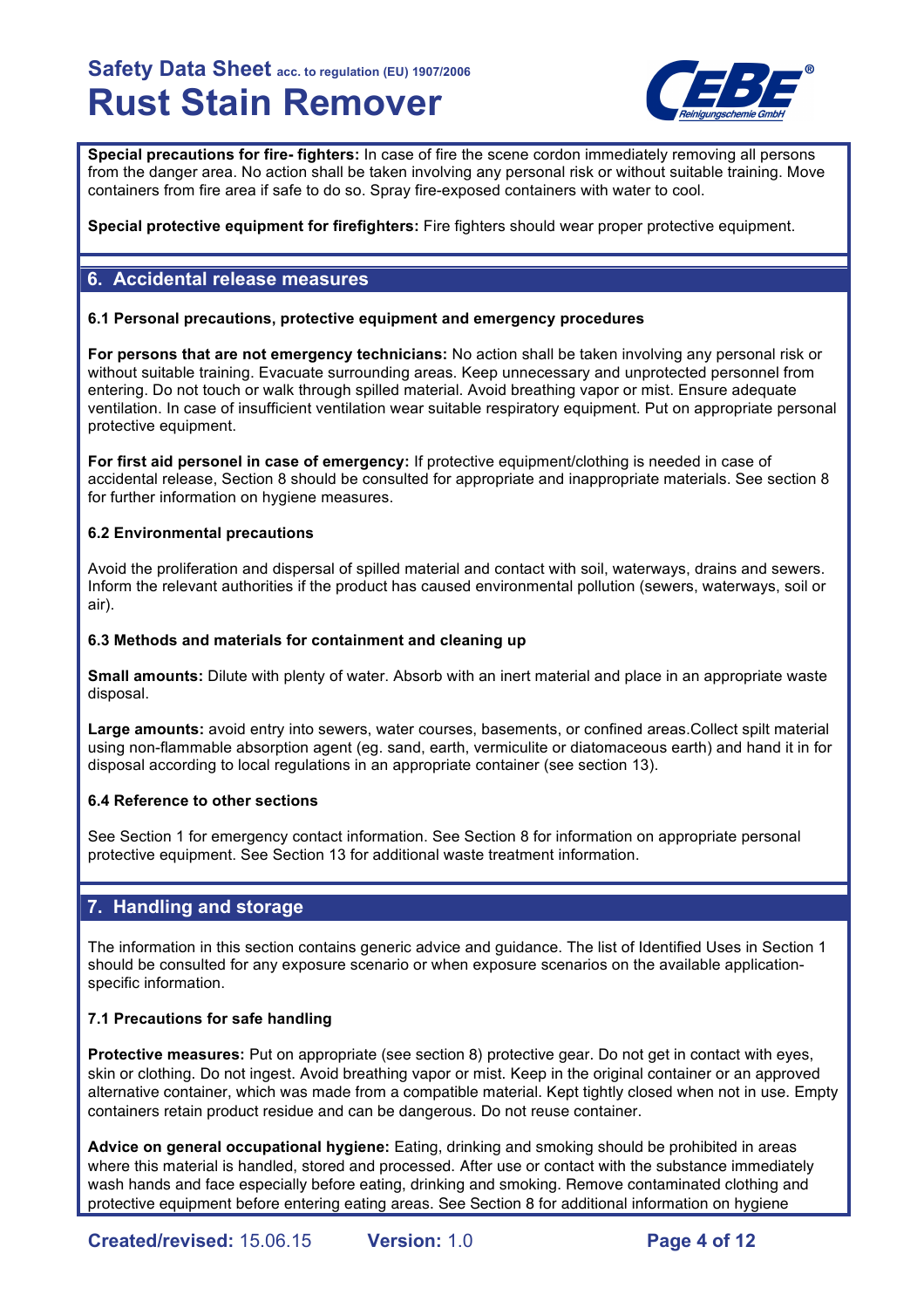

measures.

# **7.2 Conditions for safe storage, including any incompatibilities**

Store between the following temperatures: 0 to 40°C (32 to 104°F). Store in accordance with local regulations. Keep only in original container. Protect from direct sunlight. Store in a dry, cool and wellventilated area, away from incompatible materials (see section 10) and do not store with food and drink. Hold container tightly closed and sealed until ready to use. Containers that have been opened must be carefully resealed and kept upright to prevent leakage. Do not store in unlabelled containers. Use appropriate container to avoid environmental contamination.

# **7.3 Specific end use(s)**

**Recommendations:** No information available.

# **8. Exposure controls/personal protection**

The information in this section contains generic advice and guidance. The list of Identified Uses in Section 1 should be consulted for any exposure scenario or when exposure scenarios on the available applicationspecific information.

## **8.1 Control parameters**

## **Occupational exposure limit values**

| <b>Name of substance</b> | <b>Exposure limit value</b>                                |
|--------------------------|------------------------------------------------------------|
| Ammonium fluoride        | WEL<br>2,5E mg/m $3$<br>2(II); calculated as fluorine; DFG |

## **Recommended monitoring procedures**

If this product contains ingredients with exposure limits, monitoring procedures are personal, (related to workplace) or biological monitoring may be required to determine the effectiveness of the ventilation or other control measures and / or the necessity to use respiratory protective equipment. Reference should be made to European Standard EN 689 for methods for the assessment of exposure by inhalation to chemical agents and national guidance documents for methods for the determination of hazardous substances.

## **Derived effect concentrations**

No Derived No Effect Levels (DNEL) – values available.

## **Predicted effect concentrations**

No Predicted No Effect Concentrations (PNEC) available.

## **8.2 Limitation and monitoring of exposure**

**Appropriate etechnical controls:** No special ventilation requirements. Good general ventilation should be sufficient to control worker exposure to airborne contaminants. If this product contains ingredients with exposure limits, use process enclosures, local exhaust ventilation or other engineering controls to keep worker exposure below any recommended or statutory limits.

#### **Personal protective measures**

**Hygiene measures:** Wash hands, forearms, and face thoroughly after handling chemical products and at the end of the working day as well as before eating, smoking, and using the toilet. Use appropriate techniques to remove potentially contaminated clothing. Wash contaminated clothing before reusing. Ensure that eyewash stations and safety showers are close to the work area.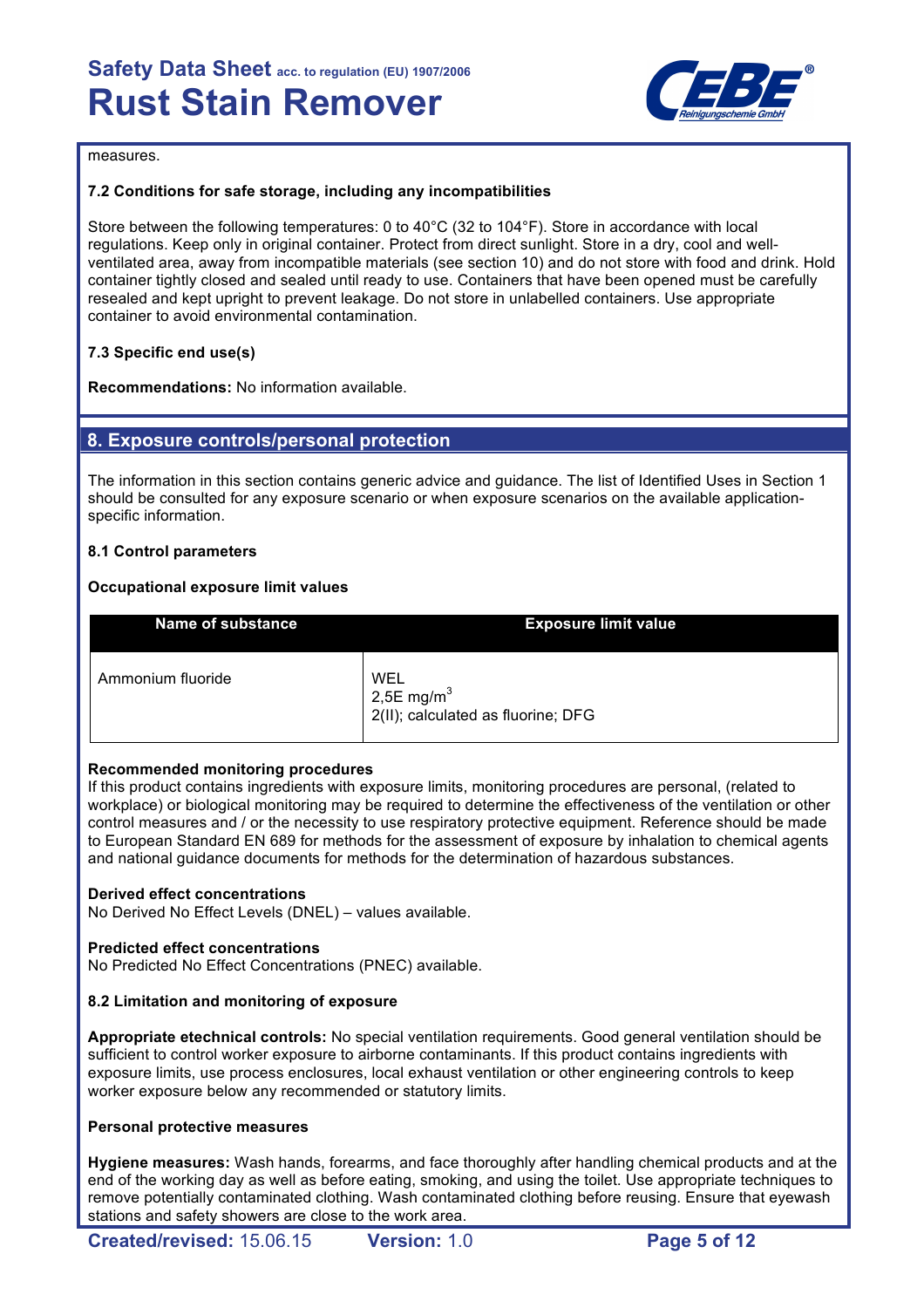

**Eye protection / face protection (EN 166):** No specific recommendations.

Hand protection (EN 374): Protective gloves made of nitrile, for example Camatril<sup>®</sup> 730 from KCL GmbH (see section 16). Penetration time > 8 hours.

**Skin protection (EN 14605):** Before handling this product the personal protective equipment should be selected on the basis of the task and the associated risks to be carried out and approved by a specialist.

**Other skin protection:** Appropriate footwear and any additional skin protection measures based on the task being performed and the risks involved and should be approved by a specialist.

**Respiratory protection (EN 143, 14387):** Under normal and intended conditions of product use no respirator is required. If workers are exposed to concentrations above the exposure limit, they must use appropriate, certified respirators.

**Thermal hazards:** Not applicable.

**Delimitation and monitoring of the environmental exposition:** Emissions from ventilation or work process equipment should be checked to ensure they comply with the requirements of environmental protection legislation. In some cases, fume scrubbers, filters or engineering modifications to the process equipment will be necessary to reduce emissions to acceptable levels.

# **9. Physical and chemical properties**

- **9.1 Information on basic physical and chemical properties**
- **a) Appearance: Form:** liquid **Color:** colorless
- **b) Odor:** odorless
- **c) Odor threshold:** Not applicable and/or not determined for this mixture
- **d) pH:** 7.0 ± 0.5 bei 20°C
- **e) Freezing/melting point:** Not applicable and/or not determined for this mixture
- **f) Boiling point/boiling range:** Not applicable and/or not determined for this mixture
- **g) Flash point:** > Not applicable and/or not determined for this mixture
- **h) Evaporation rate:** Not applicable and/or not determined for this mixture
- **i) Flammability (solid, gas):** Not applicable and/or not determined for this mixture
- **j) Upper/lower explosion limit:** Not applicable and/or not determined for this mixture
- **k) Vapor pressure:** Not applicable and/or not determined for this mixture
- **l) Relative vapor density:** Not applicable and/or not determined for this mixture
- **m) Density:** 1.030 1.050 g/cm<sup>3</sup>
- **n) Solubility** easily soluble in the following substances: water
- **o) partition coefficient:** n-octanol/water: Not applicable and/or not determined for this mixture
- **p) Ignition temperature:** Not applicable and/or not determined for this mixture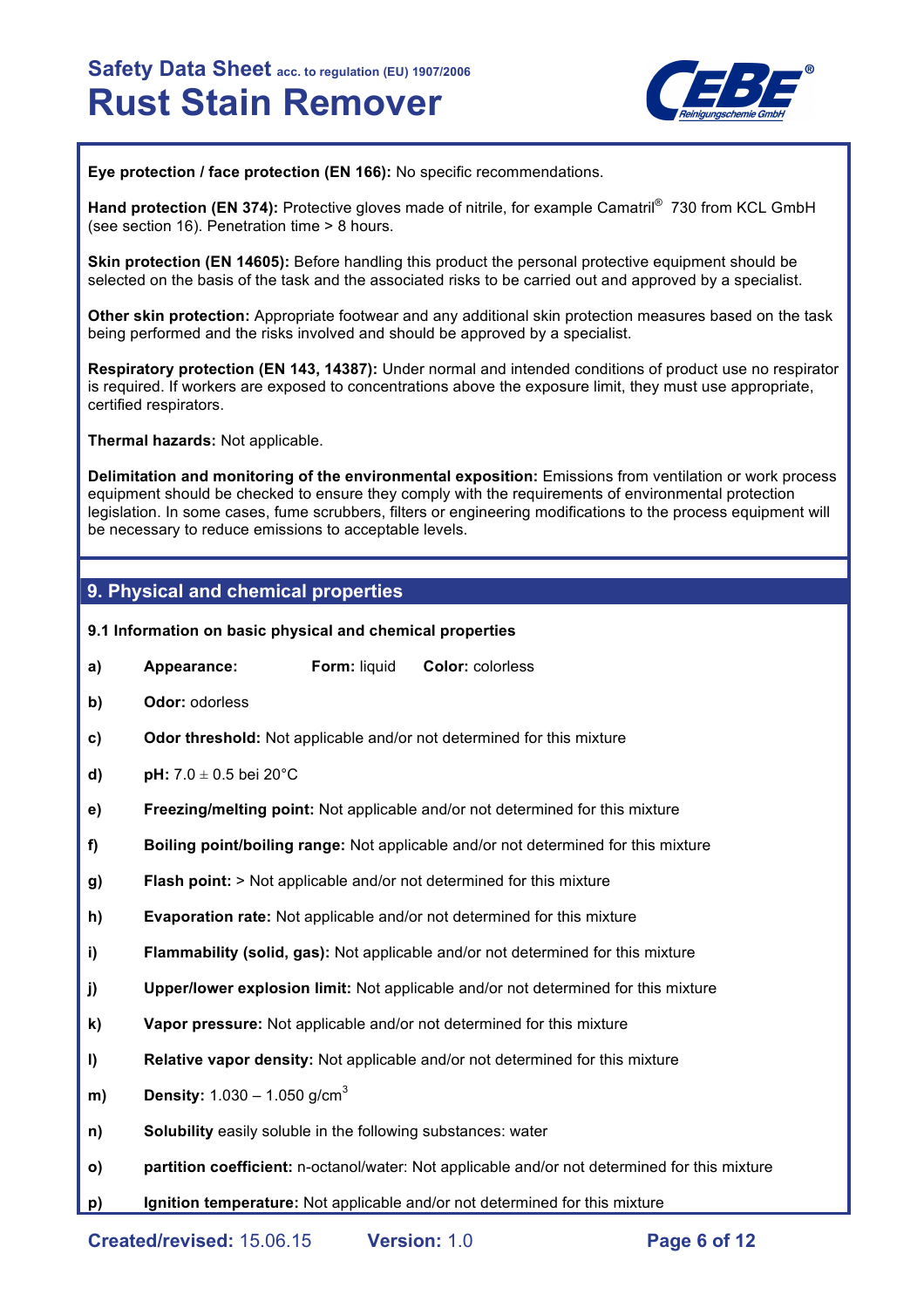

- **q) Thermal decomposition:** Not applicable and/or not determined for this mixture
- **r) Viscositiy, dynamic:** Not applicable and/or not determined for this mixture
- **s) Explosive properties:** Not applicable and/or not determined for this mixture
- **t) Oxidizing properties:** Not applicable and/or not determined for this mixture

#### **9.2 Other information**

No further information available.

# **10. Stability and reactivity**

#### **10.1 Reactivity**

For this product or its ingredients no specific test data related to reactivity are available.

#### **10.2 Chemical stability**

The product is stable.

#### **10.3 Possibility of hazardous reactions**

Dangerous reactions will not occur under normal storage conditions and under normal use.

#### **10.4 Conditions to avoid**

No specific data.

## **10.5 Incompatible materials**

No specific data.

#### **10.6 Hazardous decomposition products**

Under normal conditions of storage and use, hazardous decomposition products should not be produced.

# **11. Toxicological information**

## **11.1 Information on toxicological effects**

**a) acute toxicity:**

| Name of<br><b>Substance</b> | <b>Result</b>  | <b>Species</b> | <b>Dose</b> | <b>Exposition</b> |
|-----------------------------|----------------|----------------|-------------|-------------------|
| Ammonium fluoride           | $LD_{50}$ Oral | Rat            | 50 mg/kg    | -                 |

**Conclusion/Summary:** Not determined for this mixture.

## **b) Irritation to skin; c) Irritation to eyes; d) Sensitisation**

| Name of<br><b>Substance</b> | <b>Result</b>                                                           | <b>Species</b> | <b>Points</b>                                                | <b>Exposition</b>                                    | <b>Observation</b>                                   |
|-----------------------------|-------------------------------------------------------------------------|----------------|--------------------------------------------------------------|------------------------------------------------------|------------------------------------------------------|
| Ammonium fluoride           | Skin: irritant -<br>tissue damage<br>Eye: irritant -<br>corneal opacity | -              | $\qquad \qquad \blacksquare$<br>$\qquad \qquad \blacksquare$ | $\overline{\phantom{0}}$<br>$\overline{\phantom{0}}$ | $\overline{\phantom{0}}$<br>$\overline{\phantom{0}}$ |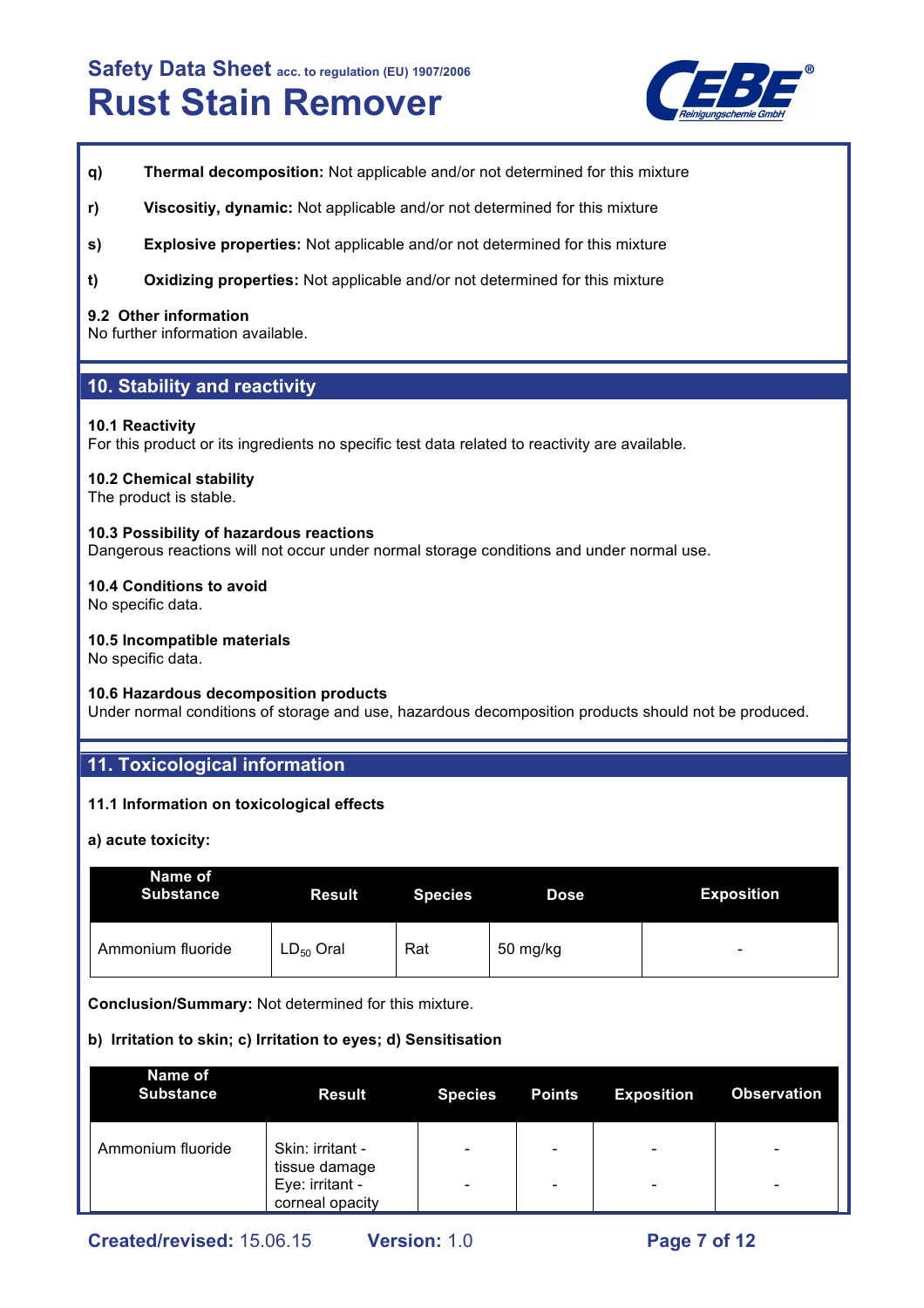

|                                                                                                                                                                            | Sensitization: No<br>sensitizing effect<br>known  |  |  |  |  |  |  |
|----------------------------------------------------------------------------------------------------------------------------------------------------------------------------|---------------------------------------------------|--|--|--|--|--|--|
|                                                                                                                                                                            | Conclusion / Summary: May irritate eyes and skin. |  |  |  |  |  |  |
| e) Germ cell mutagenicity:<br>Conclusion / Summary: No known significant effects or critical hazards.                                                                      |                                                   |  |  |  |  |  |  |
| f) carcinogenicity:<br>Conclusion / Summary: No known significant effects or critical hazards.                                                                             |                                                   |  |  |  |  |  |  |
| g) reproductive toxicity:<br>Conclusion / Summary: No known significant effects or critical hazards.                                                                       |                                                   |  |  |  |  |  |  |
| h) specific target organ toxicity single exposure<br>Conclusion / Summary: No known significant effects or critical hazards.                                               |                                                   |  |  |  |  |  |  |
| i) specific target organ toxicity after repeated exposure<br>Conclusion / Summary: No known significant effects or critical hazards.                                       |                                                   |  |  |  |  |  |  |
| j) Aspiration hazard<br>Conclusion / Summary: No known significant effects or critical hazards.                                                                            |                                                   |  |  |  |  |  |  |
| <b>Teratogenicity</b>                                                                                                                                                      |                                                   |  |  |  |  |  |  |
| Conclusion / Summary: No known significant effects or critical hazards.<br>Information on the likely routes of exposure: No known significant effects or critical hazards. |                                                   |  |  |  |  |  |  |
| <b>Potential acute health effects</b>                                                                                                                                      |                                                   |  |  |  |  |  |  |
| Inhalation: Harmful if inhaled.<br>Ingestion: Harmful if swallowed.<br>Skin contact: Harmful in contact with skin.<br>Eye contact: possible irritation to the eyes.        |                                                   |  |  |  |  |  |  |
| Symptoms related to the physical, chemical and toxicological characteristics                                                                                               |                                                   |  |  |  |  |  |  |
| Inhalation: No specific data.<br>Ingestion: No specific data.<br>Skin contact: No specific data.<br>Eye contact: possible symptom: cormeal opacity.                        |                                                   |  |  |  |  |  |  |
| Delayed and immediate effects and also chronic effects from short and long term exposure                                                                                   |                                                   |  |  |  |  |  |  |
| Short term exposure                                                                                                                                                        |                                                   |  |  |  |  |  |  |
| Potential immediate effects: Not determined for the mixture.<br>Potential delayed effects: Not determined for the mixture.                                                 |                                                   |  |  |  |  |  |  |
| Long-term exposure                                                                                                                                                         |                                                   |  |  |  |  |  |  |
| Potential immediate effects: Not determined for the mixture.<br>Potential delayed effects: Not determined for the mixture.                                                 |                                                   |  |  |  |  |  |  |
| <b>Potential chronic health effects</b>                                                                                                                                    |                                                   |  |  |  |  |  |  |
| <b>Conclusion / Summary: Not determined for the mixture.</b>                                                                                                               |                                                   |  |  |  |  |  |  |
| <b>General:</b> No known significant effects or critical hazards.                                                                                                          |                                                   |  |  |  |  |  |  |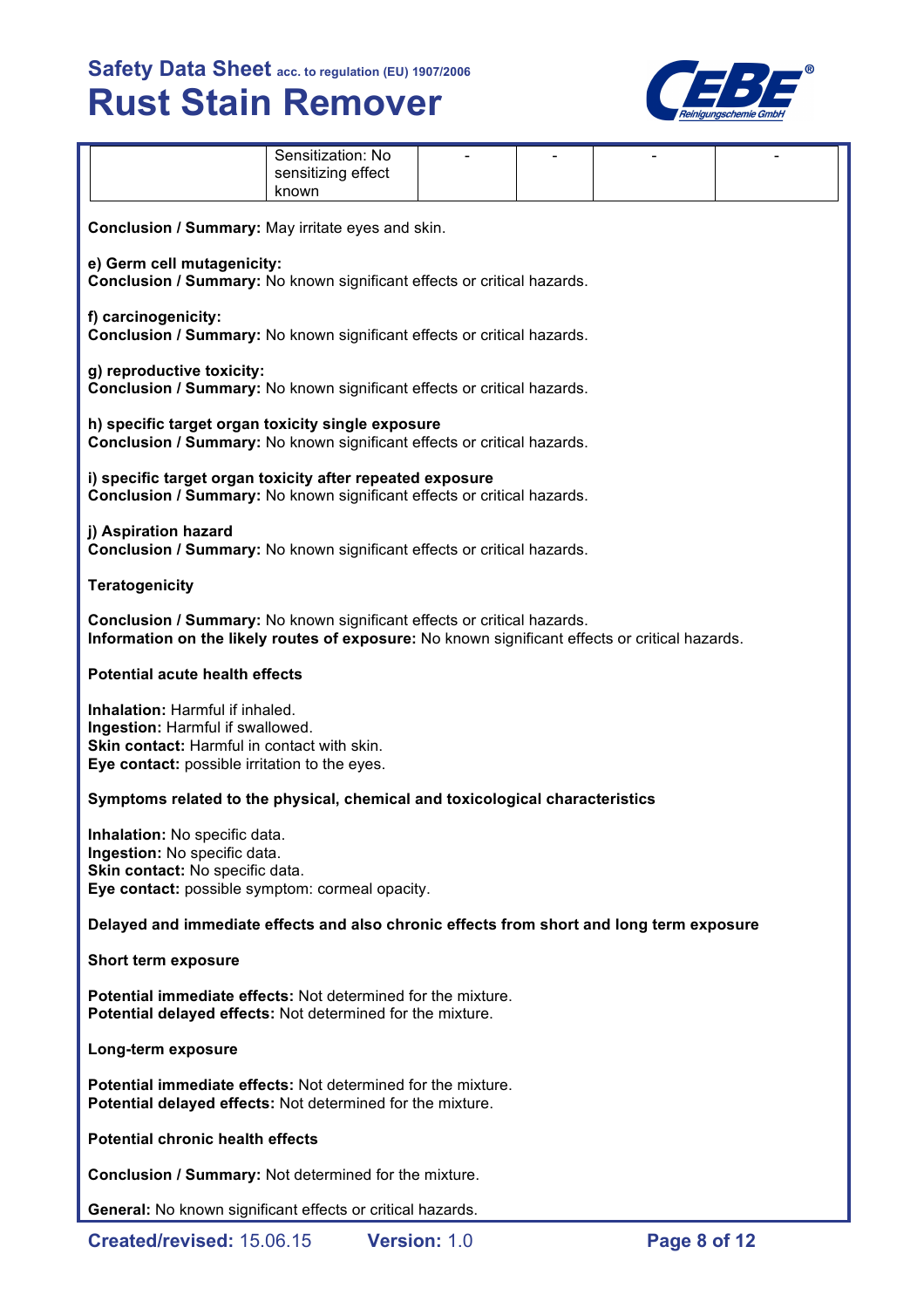

**Carcinogenicity:** No known significant effects or critical hazards. **Mutagenicity:** No known significant effects or critical hazards. **Teratogenicity:** No known significant effects or critical hazards. **Developmental effects:** No known significant effects or critical hazards. **Fertility effects:** No known significant effects or critical hazards.

**Other information:** Not determined for the preparation.

# **12. Ecological information**

# **12.1 Toxicity**

| Name of<br>substance | <b>Result</b> | <b>Species</b> | <b>Exposition</b> |
|----------------------|---------------|----------------|-------------------|
|                      |               |                |                   |

**Conclusion/Summary:** Not determined for this mixture.

#### **12.2 Persistence and degradability**

**Conclusion/Summary:** Not determined for this mixture.

#### **12.3 Bioaccumulative potential**

**Conclusion/Summary:** Not determined for this mixture.

#### **12.4 Mobility in soil**

**Partition coefficient ground/water (K<sub>oc</sub>):** Not determined for this mixture. **Mobility:** Not determined for this mixture.

#### **12.5 Results of PBT and vPvB assessment PBT:** not applicable

**vPvB:** not applicable

## **12.6 Other adverse effects**

No special effects or hazards known.

# **13. Disposal considerations**

The information in this section contains generic advice and guidance. The list of Identified Uses in Section 1 should be consulted for any exposure scenario or when exposure scenarios on the available applicationspecific information.

Waste disposal according to EC Directives on waste and hazardous waste. Waste codes should be assigned by the user, preferably in collaboration with the waste disposal authorities.

#### **13.1 Waste treatment methods**

## **Product**

**Methods of disposal:** The generation of waste should be avoided or minimized wherever possible. Empty containers or liners may retain some product residues. Material and its container must be disposed of in a safe way. Significant quantities of waste product residue should not be disposed of via the foul sewer but processed in a suitable effluent treatment plant. Dispose of surplus and non-recyclable products via a licensed waste disposal contractor. Disposal of this product, solutions and any by-products should at all times comply with the environmental protection requirements and waste disposal legislation and the requirements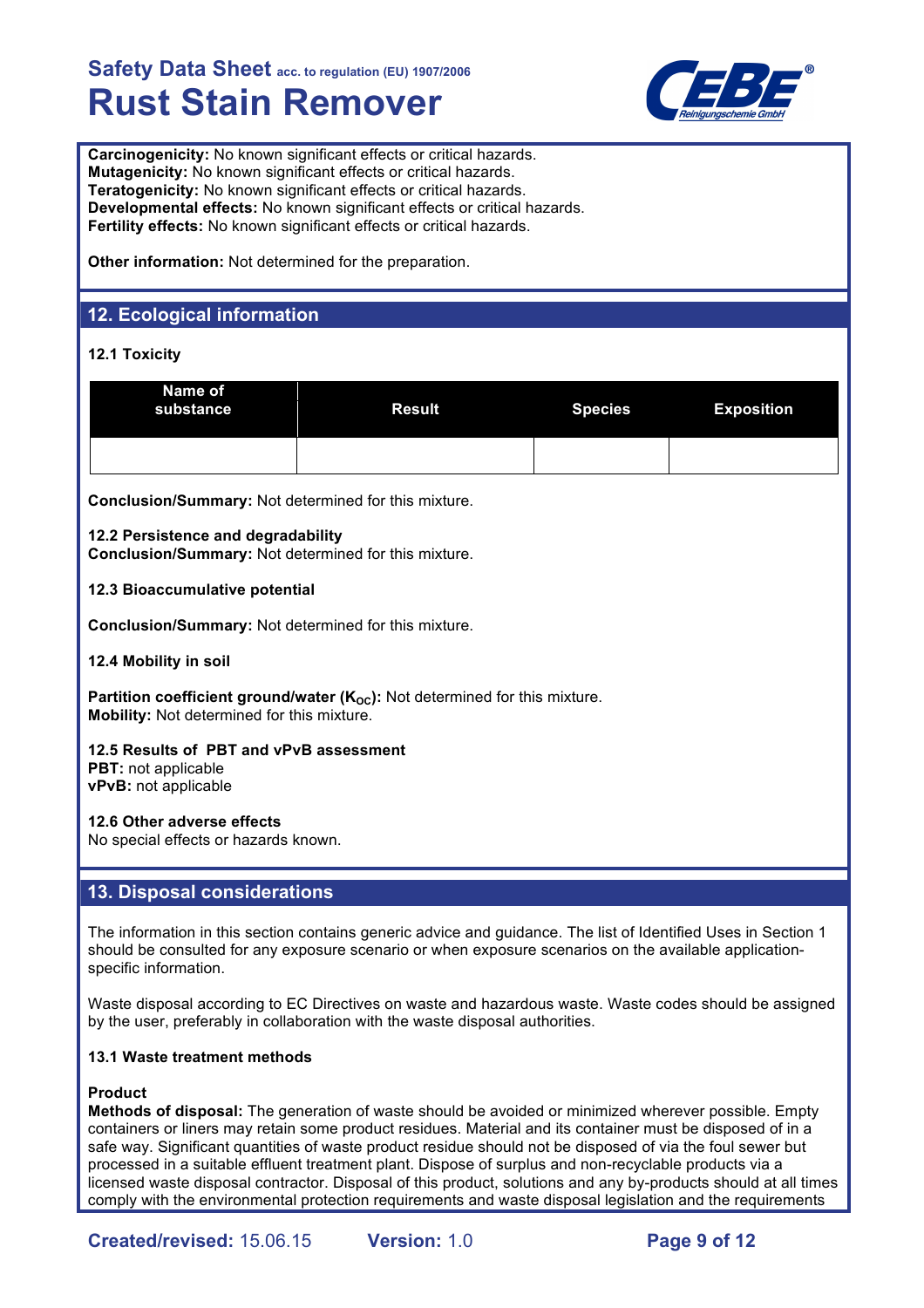

of local authorities. Avoid the proliferation and dispersal of spilled material and contact with soil, waterways, drains and sewers.

**Hazardous waste:** According to the information available to the supplier at the time of creation/editing of this safety data sheet this product is regulated as hazardious waste in the sense of EU regulation 2008/98/EC.

#### **Packaging**

**Methods of disposal:** The generation of waste should be avoided or minimized wherever possible. Waste packaging should be recycled.

**Special precautions:** This material and its container must be disposed of in a safe way. Empty containers or liners may retain some product residues. Avoid the proliferation and dispersal of spilled material and contact with soil, waterways, drains and sewers.

# **14. Transport information**

|                                          | <b>ADR/RID</b>           | <b>ADR/ADNR</b> | <b>IMDG</b>    | <b>IATA</b>              |
|------------------------------------------|--------------------------|-----------------|----------------|--------------------------|
| 14.1 UN Number                           | Not regulated.           | Not regulated.  | Not regulated. | Not regulated.           |
| 14.2 UN proper<br>shipping name          | $\overline{\phantom{0}}$ | -               |                | $\overline{\phantom{0}}$ |
| 14.3 Transport<br>hazard class(es)       | ۰                        | -               |                |                          |
| 14.4 Packing<br>group                    |                          |                 |                |                          |
| 14.5<br><b>Environmental</b><br>hazards  | No.                      | No.             | No.            | No.                      |
| 14.6 Special<br>precautions for<br>iuser | None.                    | None.           | None.          | None.                    |

**14.7 Transport in bulk according to Annex II of MARPOL 73/78 and the IBC Code** Not applicable.

**Multiplier according to ADR / RID 1.1.6.3:** Not applicable.

**Tunnel restriction code:** Not applicable.

# **15. Regulatory information**

**15.1 Safety, health, and environmental regulations/legislation specific for the substance/mixture**

**EC-Regulation Nr. 1907/2006 (REACh)**

**Appendix XIV - Index of substances that require permission Substances causing special concern:** None of the ingredients is listed.

**Appendix XVII – Restriction of the production, the distribution, and the use of specific hazardous substances, mixtures, ans products:** Not applicable.

**Other EU-Regulations Contents according to 648/2004 EC:** None.

**15.2 Chemical safety assessment**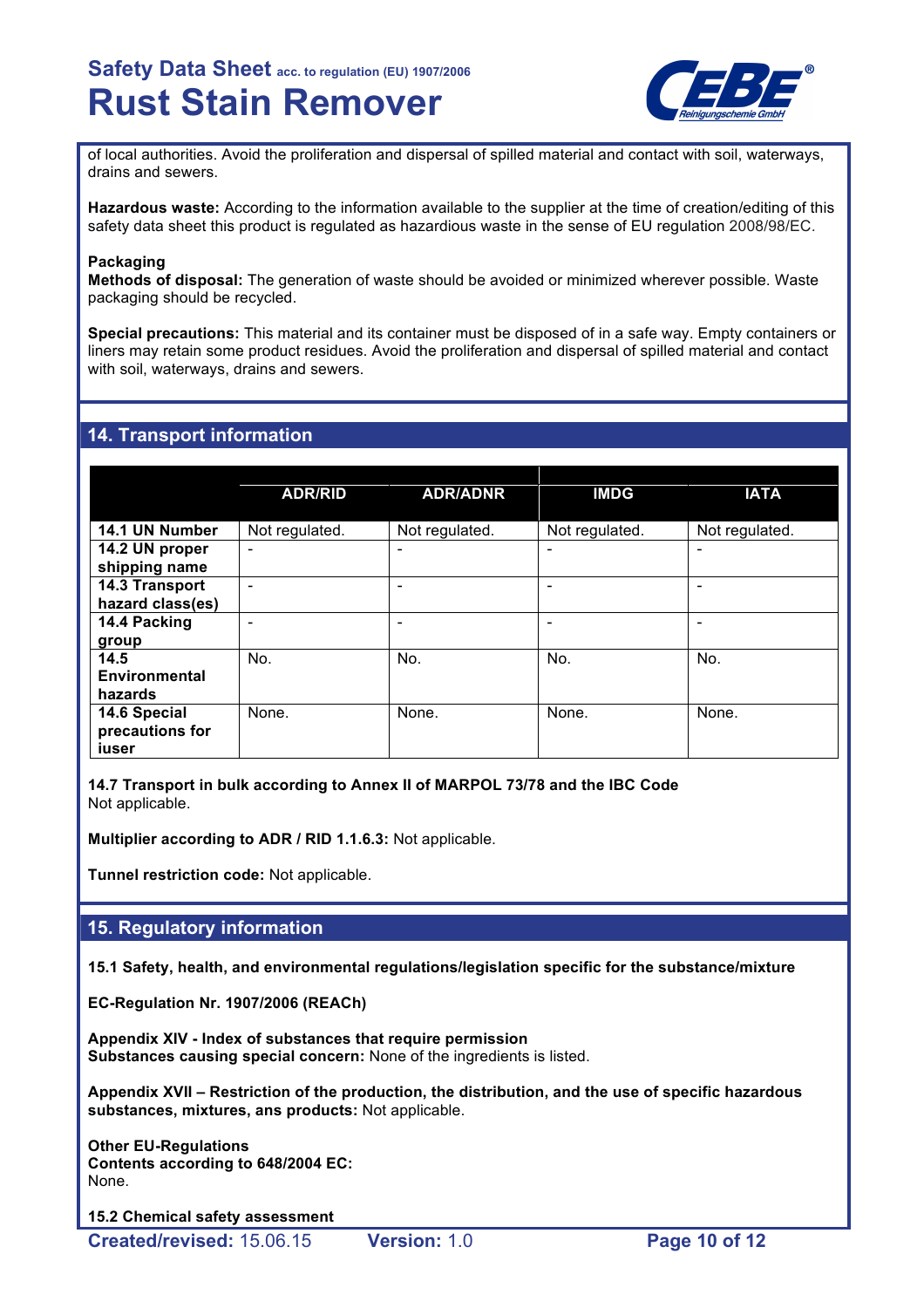

This product contains substances that still require substance assessments.

# **16. Other information**

 $\triangleright$  Marks the information that was changed since the last version.

## **Abbreviations and acronyms:**

ADN/ADNR = European agreement for the international transport of hazardous materials on inland waterways ADR = European agreement for the international transport of hazardous materials on roads ATE = Estimation acute toxicity BCF = Bio concentration factor CLP = Regulation concerning the classification, labeling, and packaging Verordnung über die Einstufung, Kennzeichnung und Verpackung [Regulation (EC) No. 1272/2008] CAS = Chemical Abstracts Services Number DNEL = Derived Non-Effect Level DPD = Mixture regulation [1999/45/EG] EC = Europaean Commission EG = EG-Nummer EUH-Satz = CLP-specific hazard phrase IATA = International Aviation Transport Association IBC = Intermediate Bulk Container IMDG = International Maritime Dangerous Goods Code LogPow = Logarithm base-10 of the n-octanol:water pertition coefficient MARPOL 73/78 = International agreement from 1973 for the prevention of marine pollution caused by ships in the version of the protocol from 1978. ("Marpol" = marine pollution) MAK = maximum workplace concentration PBT = Persistent, bioacuumulating, and toxic PNEC = Predicted No-Effect Concentration REACH = Regultion concerning the Registration, Evauation, Approval and Restriction of Chemical Substances [Regulation (EC) No. 1907/2006] RID = Regulation for the transport of hazardous goods by railway REACH # = REACH Registration number vPvB = very persistent and very bioaccumulating **Full text of abbreviated H statements:**

H301 Toxic if swallowed. H312 Toxic in contact with skin. H332 Toxic if inhaled.

## **Full text of classifications [CLP / GHS]**

Acute Tox. 3 = ACUTE TOXICITY: Oral, Dermal, Inhalation - Category 3

## **Manufacturer of protective gloves:**

KCL GmbH Industriepark Rhön Am Kreuzacker 9 36124 Eichenzell Germany Tel. +49(0)659.87-0 www.kcl.de

The information above is based on the information and experienced of the date of issue. They do not have any type of characcteristical assurance. They may not be changed or transposed to other products.